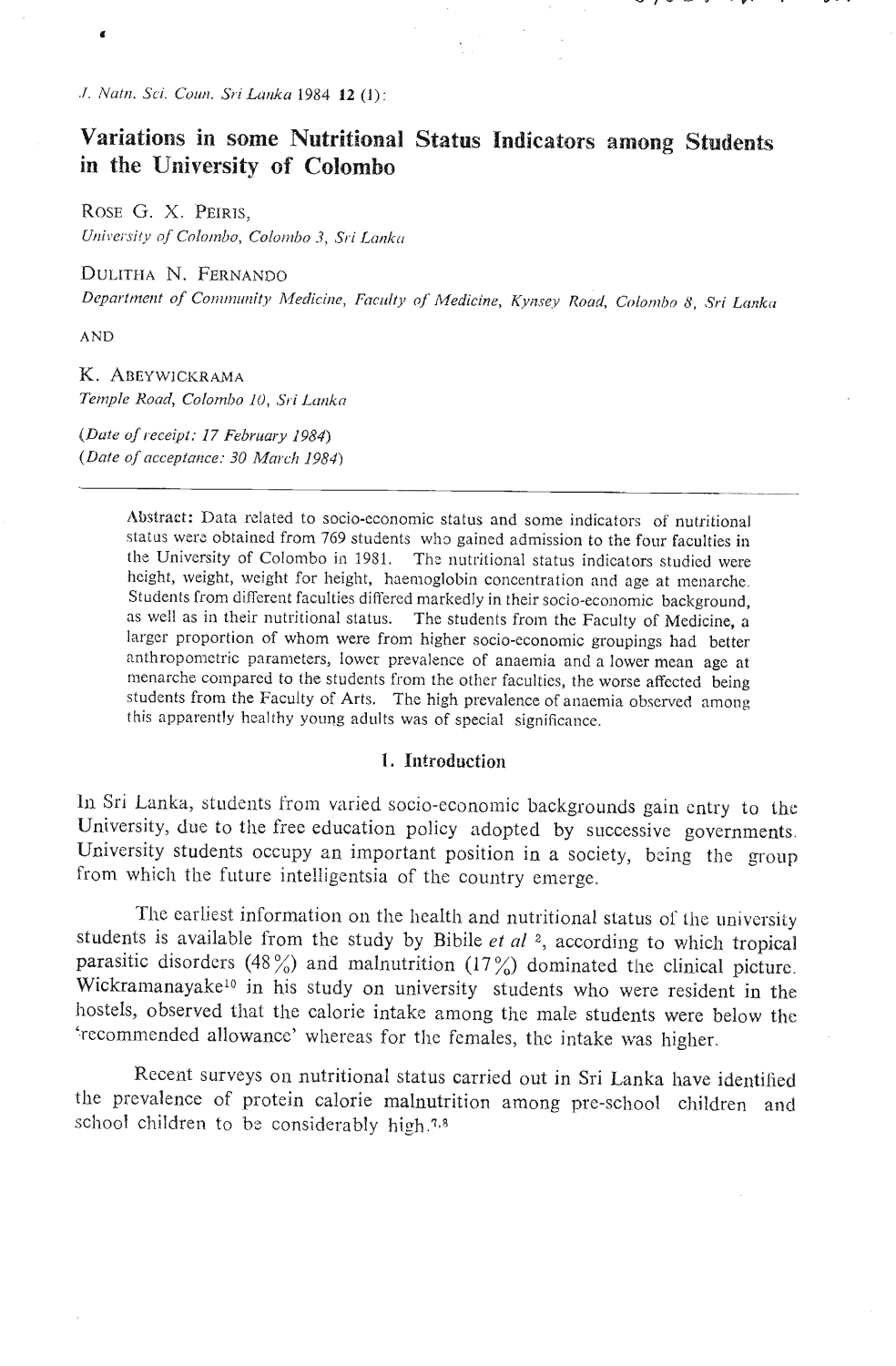Information related to some nutritional status indicators among an important young adult population such as university students would be most useful. This study was planned to obtain such data with a view to identifying the socio-economic characteristics infiuencing these indicators.

#### **2. Methodology**   $2<sub>1</sub>$

The study population were the students who entered the University of Colombo in 1981 (769). They entered the four Faculties of Medicine (189), Science (141) Law (66) and Arts (373). The nutritional status indicators that were identified for purposes of this study had to be limited to those that are practicable with minimum resources i.e. measurements of height and weight, assessment of haemoglobin Ievel. Assessment of the age at menarche was also carried out. as this is considered as a population indicator of nutritional status.'

Personal and socio-economic information related to each student was obtained by using an interviewer administeree questionnaire which was pre-coded. Two nursing sisters at the Health Centre, University of Colombo were trained in administering the questionnaire. Reliability checks were done by one of the authors (RGXP). Age at menarche was also obtained during the interview.

Anthropometric measurements carried out were height and weight. Height was measured in centimetres using a sliding scale calibrated vertically and recordings were made to the nearest 0.1 cm. All students were weighed wearing light clothing without shoes, using a platform beam balance. Weight was recorded to the nearest 0.1 kg. Two trained investigators were responsible for making all the measurements. Instruments were standardised at regular intervals. One of the authors (RGXP) was responsible for repeating the measurements on a random sample of the study population.

Haemoglobin estimation was done by the oxyhaemoglobin method using a photoelectric calorimeter, for which blood samples were obtained from the students.

# **3. Results**

All 769 students who entered the four faculties in the University of Colombo were included in the study. There were no refusals. The study population compised of 50.8% males and 40.2% females and their mean agcs were 22.6 years and  $\frac{22.06 \times 10^{13} \text{ J}}{2.06 \times 10^{13} \text{ J}}$ . The subjects were divided according to the 'faculty'  $t_{100}$  years respectively. The subjects were division into  $\frac{1}{200}$  has been used for comparison of the identified indicators as it has been observed that the socio-econo-<br>comparison of the identified indicators as it has been observed that the socio-economic backgrounds of students differ among the faculties.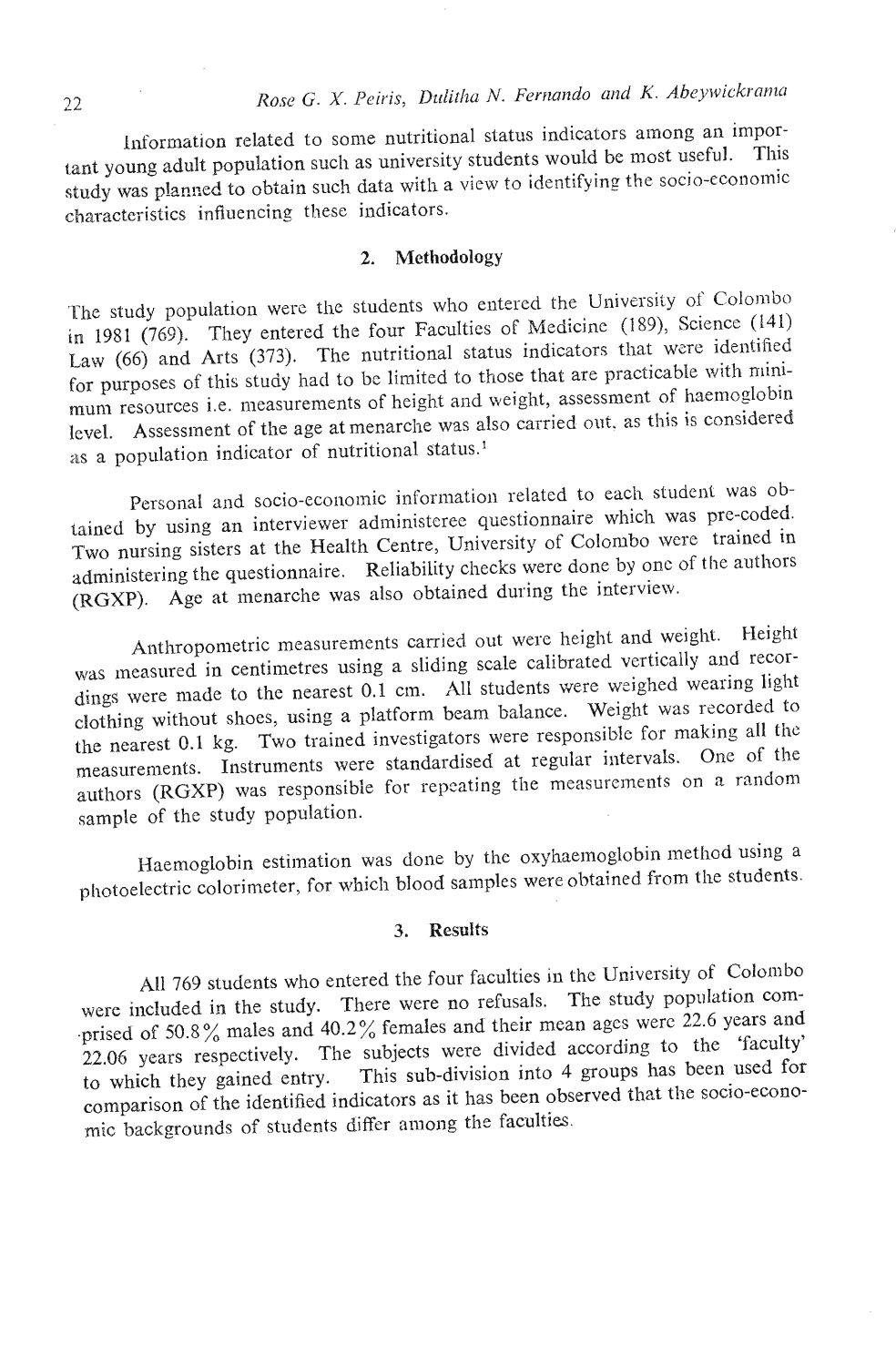Variations in some Nutritional Status Indicators among Students

Two criteria were adopted to assess the socio-economic status of the study population, i.e. monthly income of the family and occupation of head of the family. Distribution of family income per month among students showed well marked inter-faculty differences (Table 1).

|               |     |         |          | Family income in Rs. per month |      |       |
|---------------|-----|---------|----------|--------------------------------|------|-------|
| Faculty       | 300 | 301-500 | 501-1000 | 1001-1500                      | 1500 | Total |
| Medicine      | 10  | 15      | 34       | 60                             | 70   | 189   |
| Science       | 9   | 16      | 34       | 24                             | 57   | 140   |
| Law           | 27  | $_{11}$ | 7        | 4                              | 17   | 66    |
| Arts          | 228 | 72      | 52       | 16                             | 5    | 373   |
| All Faculties | 274 | 114     | 127      | 104                            | 149  | 768   |

TABLE 1. Distribution of study population by family income

No information  $-1$ 

Two income categories 'high' and 'low' were identified. Low income was defined as a total family income of Rs 1000 and less per month and 'high' income as more than Rs. 1001 per month. On considering the total study population, 67% belonged to the 'low' income group. It is observed that the proportion of students belonging to the 'low' income group was as high as  $94\%$  among the students from the Faculty of Arts compared to  $31.2\%$  among those in the Faculty of Medicine (Table 2).

|               |        | $\%$ within the income group |                   |
|---------------|--------|------------------------------|-------------------|
| Faculty       | Low    | High                         | Total             |
| Medicine      | 31,2   | 68.8                         | 100 $\frac{9}{6}$ |
| Science       | 42.1   | 57.8                         | $99.9 \%$         |
| Law           | 68.2   | 31.8                         | 100 $\frac{9}{6}$ |
| Arts          | 94.4   | 5.6                          | $100\frac{9}{6}$  |
| All Faculties | $67\%$ | $33\%$                       | $100\%$           |

TABLE 2. Income distribution by faculty

On application of significance tests, highly significant differences (18 standard deviations) from the media were obtained when tested against the alternative that income decreases as one proceeds in the order of faculties - Medicine, Science,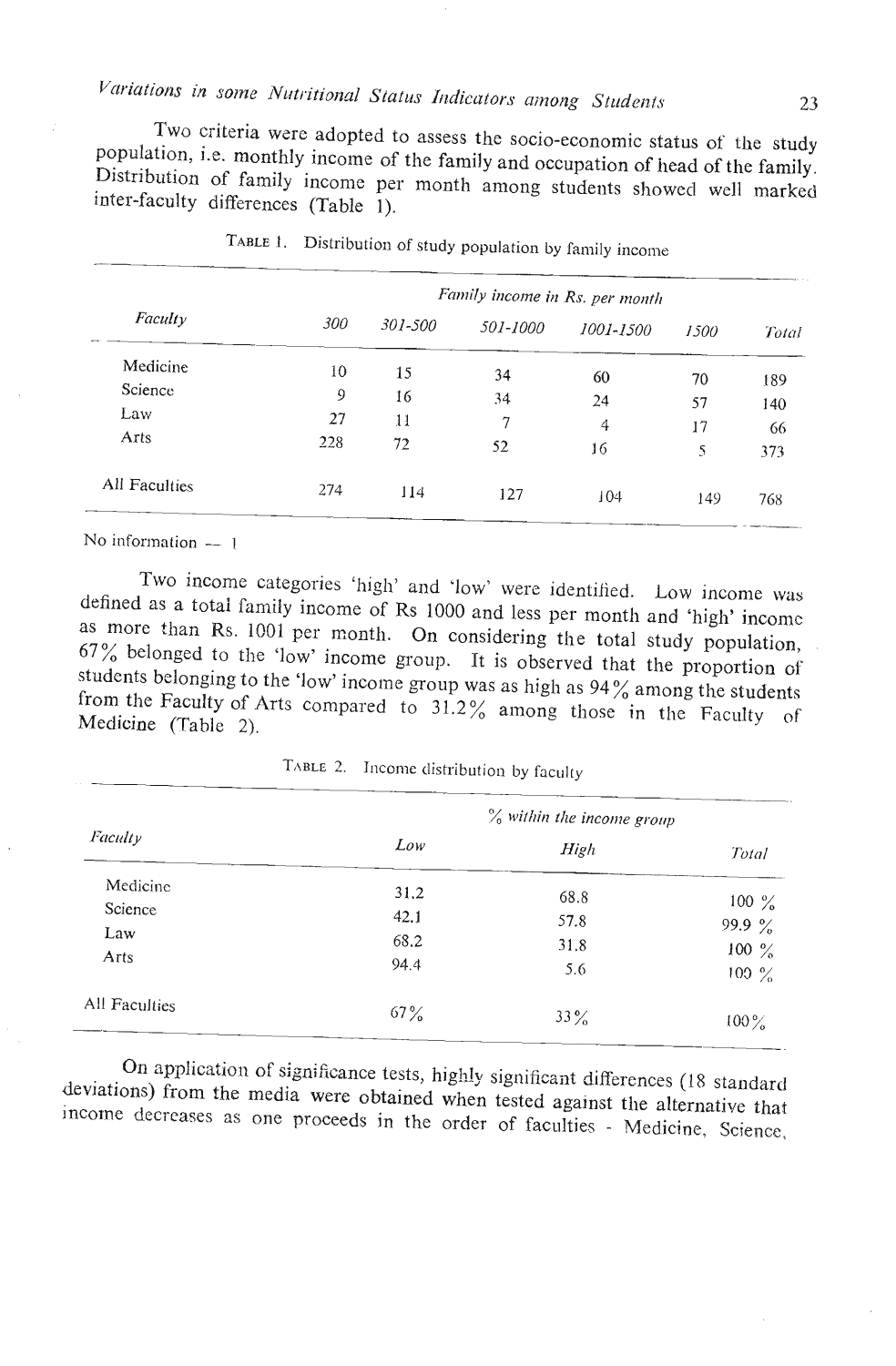Law and Arts. The level of significance is too high and leads to the suspicion  $\alpha$  and Arts. The lover of significance is too  $\alpha$  is  $\alpha$  and  $\beta$  for student loans t the lowest in

Social class was determined according to the occupation of the head of the family, which was cIassified into one of the following five categories:-

- Professional i.
- Executives, Managers, etc.  $\mathbf{u}$
- iii. Skilled employment
- **iv.** Semi-skilled workers
- v. Unemployed.

In order to make a clearer distinction among "social classes" thus identified, categories I and I1 were combined to form Group I and categories 111, IV & V were tegories I and II were combined to form Group 1 and the group of the observed as mbined to form  $\mathbf{u}$ 

|               |     |                          | Social Class | Group II       |     | Total         |
|---------------|-----|--------------------------|--------------|----------------|-----|---------------|
| Faculty       | No. | Group I<br>$\frac{1}{6}$ | No.          | $\frac{6}{10}$ | No. | $\frac{6}{6}$ |
| Medicine      | 143 | $75.6\%$                 | 46           | $24.3\%$       | 189 | $100\%$       |
| Science       | 34  | $24.1\%$                 | 107          | $75.8\%$       | 141 | $100\%$       |
| Law           | 13  | $19.1\%$                 | 53           | $80.3\%$       | 66  | $100\%$       |
| Arts          | 12  | $3.2\%$                  | 361          | $96.8\%$       | 373 | $100\%$       |
| All Faculties | 202 | $26.3\%$                 | 567          | $73.7\%$       | 769 | $100\%$       |

**TABLE 3.** Social class distribution by faculty

75.6% of medical students belonged to Group I, the comparable figure for arts students being **3.2%.** The difference observed was highly significant showing that the proportion of professionals and executives as head of the family decreased **as** one proceeds in the order of faculties - Medicine, Science, Law and Arts.

Average weight and height values of the study population are given in Table 4, according to the faculties and for the sexes separately.

 $24$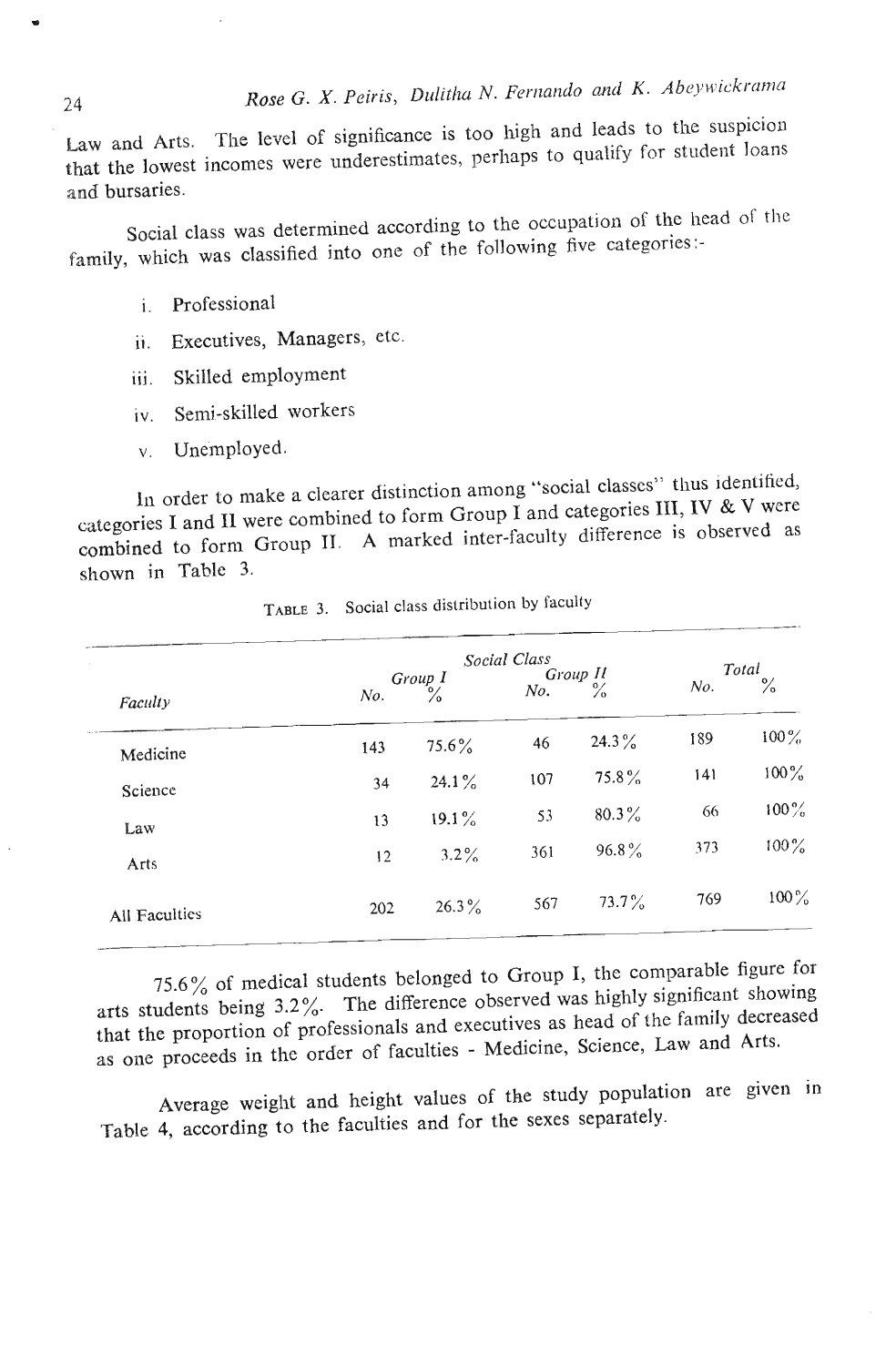|          |             |        | Height in cms. |      | Weight in Kg. |      |
|----------|-------------|--------|----------------|------|---------------|------|
| Faculty  | Sex.        | Number | Mean $\%$      | S.D. | Mean $\%$     | S.D. |
| Medicine | М           | 98     | 168.4          | 6.6  | 51.8          | 6.9  |
|          | F           | 91     | 157.8          | 5.3  | 44.03         | 5.6  |
| Science  | M           | 87     | 166.9          | 5.0  | 50.69         | 7.1  |
|          | F           | 54     | 154.5          | 5.8  | 42.9          | 5.8  |
| Law      | М           | 36     | 164.4          | 5.2  | 42.9          | 5.4  |
|          | $\mathbf F$ | 30     | 155.4          | 6.2  | 44.4          | 4.7  |
| Arts     | М           | 170    | 163.8          | 5.8  | 49.01         | 6.0  |
|          | F           | 203    | 152.7          | 5.4  | 42.8          | 5.5  |

**TABLE 4.** Mean height and weight of the study population according to faculties (Sexes separate)

For males, there was a significant difference for mean height and for mean weight between medical and arts students using tests for multiple comparisons (p *~0.01)* by both the Tukey and the Bonferroni methods (medical greater than arts). Among females, the difference was significant in respect of height ( $p < 0.01$ ) but not for weight.

In an adult population, assessment of nutritional status based on height or weight alone may not be adequate and indices based on weight/height ratios have been used.<sup>5</sup> Weight as a percentage of standard weight for his/her height was calculated for each student and comparisons were made with the weight for height data given in the ICNND tables of USA.<sup>4</sup> (There are no reference tables for anthropometric data for adults in Sri Lanka).

The study population was divided into 5 groups according to their percentage deviation from the weight/height standard, i.e. ICNND tables. In these tables  $100\%$  was the "ideal" weight for a given height for American adults and it was observed that very high proportion of the study population were shorter and lighter than the Americans, hence it was decided to adopt the following classification---

Group I-- Students below 70% of the weight for height

- " 11- Students below 70-74% of the weight for height
- III- Students below 75-79% of the weight for height
- $"$  IV- Students below 80-84% of the weight for height
- $"$  V- Students below more than 84% of the weight for height

Tables 5 and 6 shows the distribution of the study population by the 'nutritional group' (sexes separately).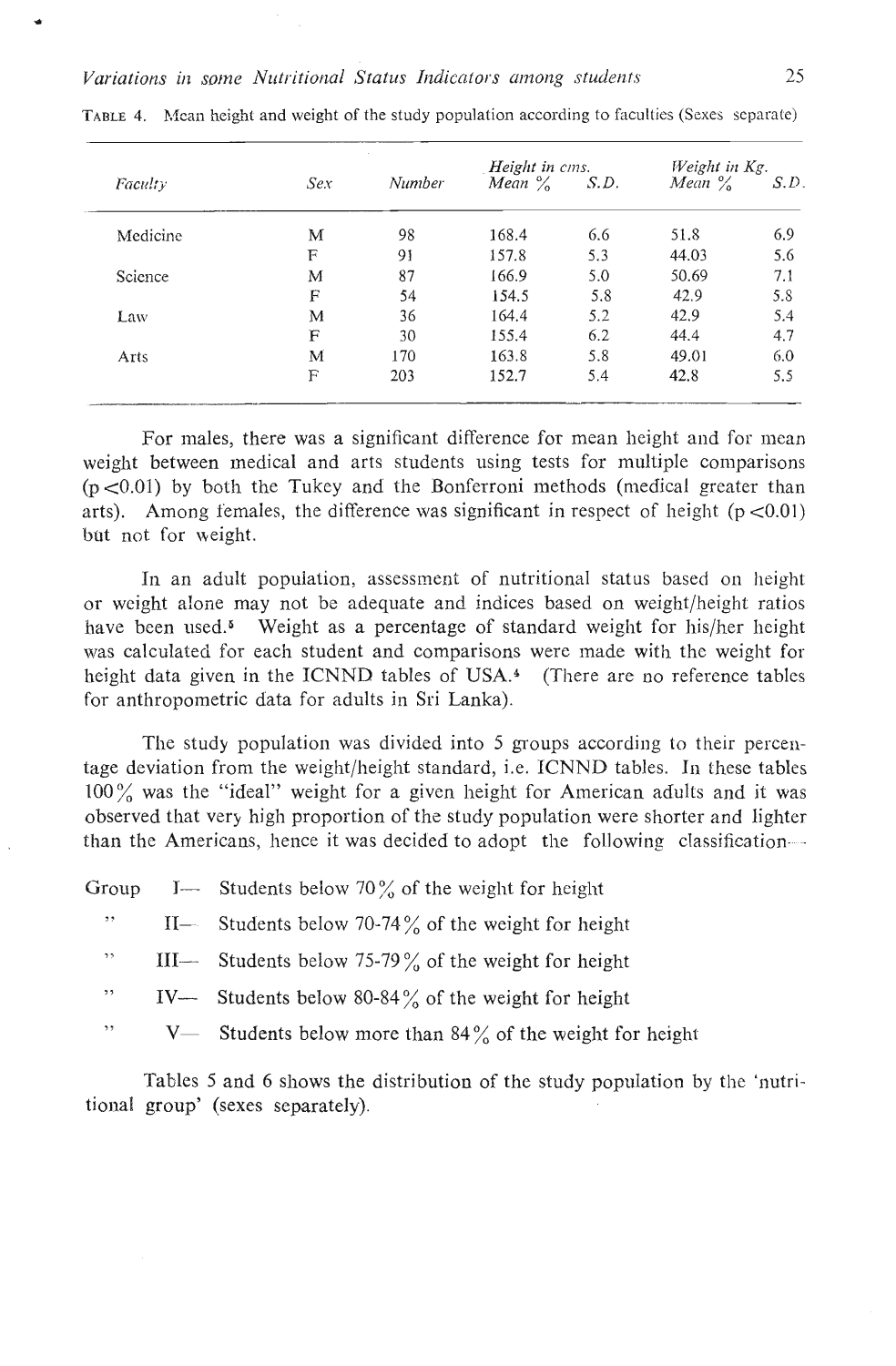| ֚֘֝<br>$\mathbf{I}$                           |  |
|-----------------------------------------------|--|
|                                               |  |
|                                               |  |
| ֖֖֪ׅ֖֧֪ׅ֖֚֚֚֚֚֚֚֚֚֚֚֚֚֚֚֚֚֚֚֚֚֚֡֝֝֝֝֝֬֝֝<br>ļ |  |
|                                               |  |
| Į                                             |  |
| i<br>֘֒<br>Í                                  |  |

|                    | TABLE 5. Distribution of Male Population by weight as a Percentage of the Standard Weight for a given Height* |               |   |                          |                |                                                         |    |               |       |          |
|--------------------|---------------------------------------------------------------------------------------------------------------|---------------|---|--------------------------|----------------|---------------------------------------------------------|----|---------------|-------|----------|
| Nutritional Groups | 155                                                                                                           |               |   |                          |                | $-158$ $-161$ $-164$ $-170$ $-170$ $-175$ $-179$ $-179$ |    |               | Total |          |
|                    |                                                                                                               |               |   |                          | Height in cms. |                                                         |    |               |       |          |
| 70%                |                                                                                                               |               |   |                          |                |                                                         |    |               | 48    | $12.3\%$ |
| 70-74%             |                                                                                                               |               | ≌ | $\frac{5}{2}$            |                |                                                         |    |               | 99    | 25.4%    |
| $75 - 79\%$        |                                                                                                               |               |   | $\overline{\mathcal{E}}$ |                |                                                         |    |               | 102   | 26.2%    |
| 80-84%<br>≥        |                                                                                                               |               |   |                          |                |                                                         |    |               | 89    | 17.0%    |
| 85%                |                                                                                                               |               |   |                          |                |                                                         |    |               |       | 18.4%    |
| Total No.          |                                                                                                               | $\frac{8}{2}$ | 8 | 72                       | 68             | $\frac{8}{3}$                                           | 32 | $\frac{2}{3}$ | 388   | $100\%$  |

ä

 $\bar{z}$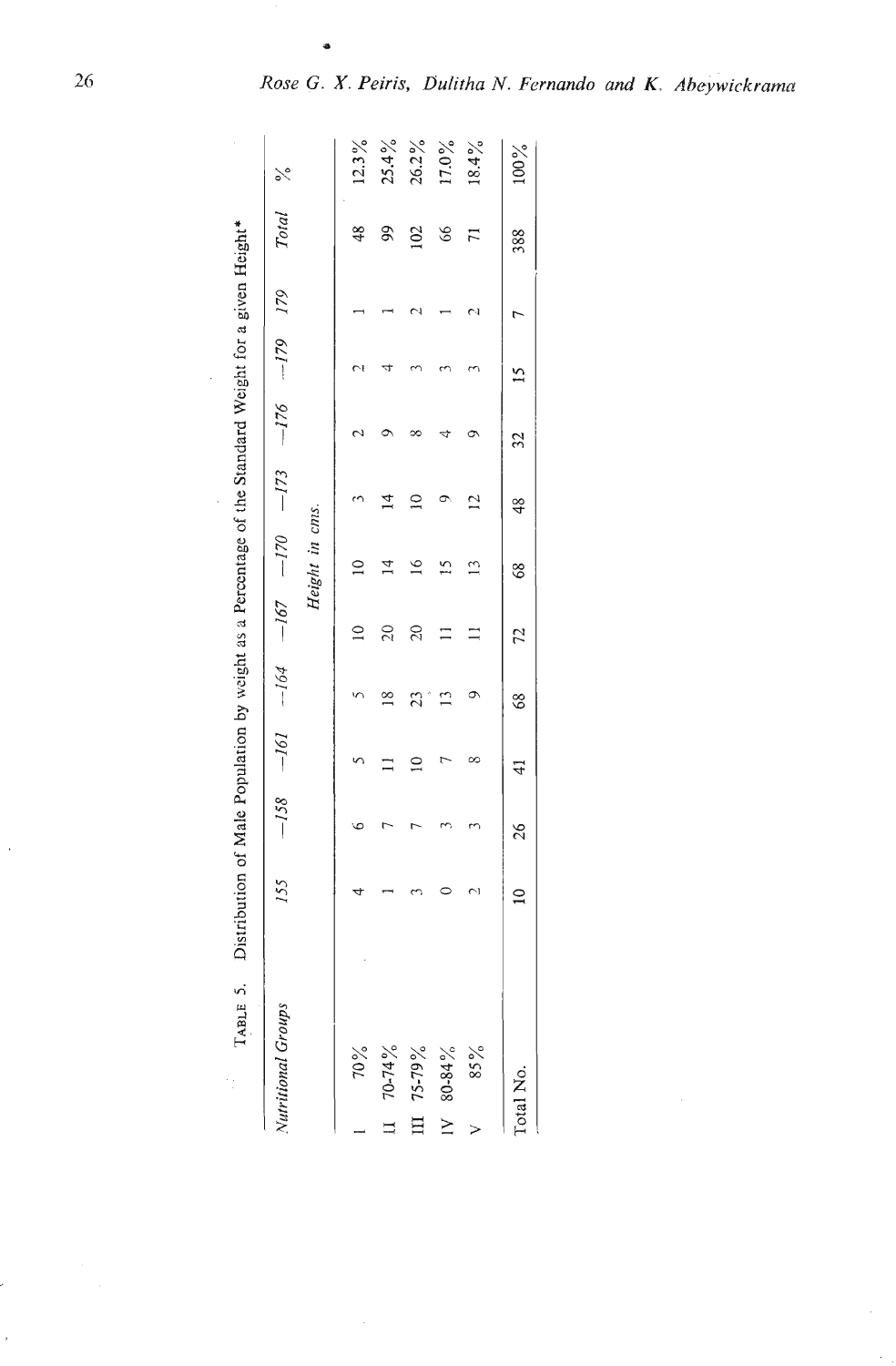|                                                           |               |                                                               |                |               |    |    | Height in cms. |                |         |                |         |          |
|-----------------------------------------------------------|---------------|---------------------------------------------------------------|----------------|---------------|----|----|----------------|----------------|---------|----------------|---------|----------|
| Nutritional Groups                                        |               | $145$ $-148$ $-157$ $-154$ $-160$ $-163$ $-166$ $-169$ $-169$ |                |               |    |    |                |                |         |                | Total % |          |
| 70%                                                       |               |                                                               |                |               |    |    |                |                |         |                |         | 8.0%     |
| $70 - 74\%$                                               |               |                                                               |                |               |    |    |                |                |         |                | S       | $17.0\%$ |
| 75-80%                                                    |               |                                                               |                |               |    |    |                |                |         |                |         | 18.0%    |
| 80-84%<br>$\mathbf{N}$                                    |               |                                                               |                |               |    | ≌  |                |                |         |                | 76      | 20.0%    |
| 85%<br>$\triangleright$                                   |               |                                                               | $\frac{8}{10}$ | 26            |    | 24 |                |                |         |                | 135     | 36.3%    |
| Total No.                                                 | $\frac{5}{1}$ | 32                                                            | SO             | $\frac{8}{6}$ | 76 | 59 | 37             | $\frac{22}{3}$ | $\circ$ | $\mathfrak{m}$ | 371     | 100%     |
| *Derived from the ICNND tables as a standard of reference |               |                                                               |                |               |    |    |                |                |         |                |         |          |
| Number of students not included                           |               |                                                               |                |               |    |    |                |                |         |                |         |          |

 $\frac{1}{2}$ 

Number of students with a height  $\leq$  140 cms.<br>Number of students with a height  $\geq$  169 cms.

 $\overline{a}$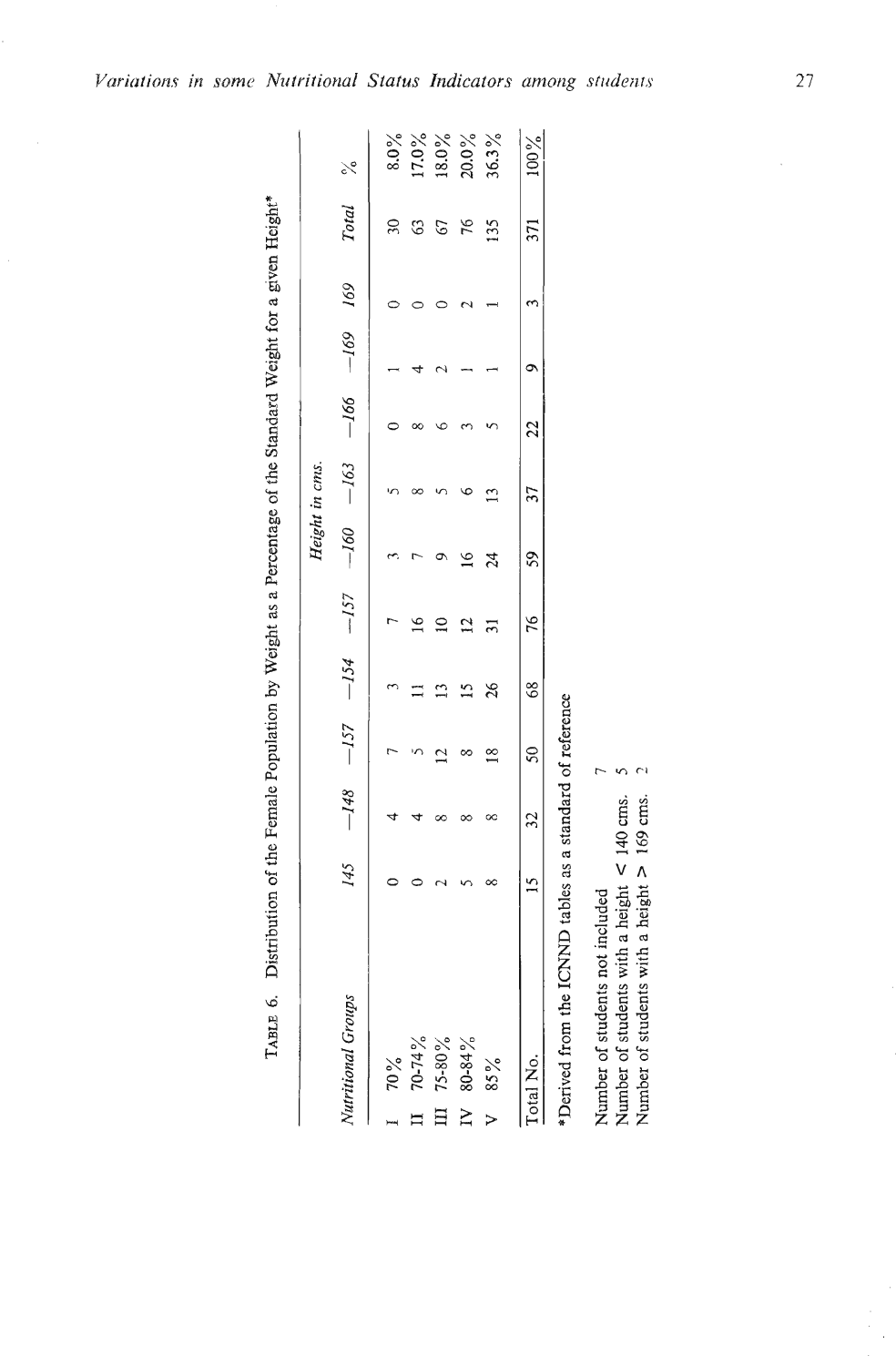The pattern observed was different for the two sexes. The proportion of male students in Group V (18.4%) is lower than that of females  $(36.3\%)$ . Among the females, there was a shift of the table to the left and downwards compared to the males. The shift to the left imply that the Sri Lankan females studied are shorter than the American female by a larger amount than the male. The shift downwards implies that even though the femalcs are 'short' in stature, for a majority of them their weight in relation to their height was 84% or more when compared with the reference values. It was also observed that the proportion of males who were of 'short stature' and belonged to Group V were lower, compared to the femalcs.

Tables 7 and 8 show that there was no significant inter-faculty difference observed in the proportion of students belonging to the different nutritional groups, (using Chi-square based on ordered groups, Lehman, $6$ ).

|    |          |                 | Faculty<br>Science |                            | Law     |                                                                       | Arts                 | All<br><b>Faculties</b>                                   |
|----|----------|-----------------|--------------------|----------------------------|---------|-----------------------------------------------------------------------|----------------------|-----------------------------------------------------------|
| 13 | $13.3\%$ | 13              |                    |                            |         |                                                                       |                      | 48                                                        |
| 18 | 18.4%    |                 |                    |                            |         |                                                                       |                      | 98                                                        |
| 28 | $28.6\%$ |                 | $24.1\%$           | 5                          |         |                                                                       |                      | 103                                                       |
| 20 | $20.4\%$ | 8               | $9.2\%$            |                            |         |                                                                       |                      | 66                                                        |
| 19 | $14.4\%$ | 21              | $24.1\%$           | 6                          |         |                                                                       |                      | 76                                                        |
| 98 | $100\%$  | 87              | $100\%$            | 36                         | $100\%$ | 170                                                                   | $100\%$              | 391                                                       |
|    |          | <i>Medicine</i> |                    | $14.9\%$<br>24 27.6%<br>21 |         | 5 13.9%<br>$27.7\%$<br>10<br>$13.9\%$<br>$10\quad 27.7\%$<br>$16.6\%$ | 17<br>46<br>49<br>28 | $10.0\%$<br>$27.0\%$<br>$28.8\%$<br>16.5 $\%$<br>30 17.6% |

The Theorem 7. Number of Students in each Nutritional Group by Faculty  $-$  (Males) -

TABLE 8. Number of Students in each Nutritional Group by Faculty — (Females)

| Nutritional<br>Group |    | Medicine              |    | Faculty<br>Science |                | Law                |     | Arts        | All<br><b>Faculties</b> |
|----------------------|----|-----------------------|----|--------------------|----------------|--------------------|-----|-------------|-------------------------|
|                      | 8  | $8.7\%$               |    | 6 11.0%            | $\overline{2}$ | $6.6\%$            | 15  | $7.4\%$     | 31                      |
| 2                    |    | 20 22.0 $\frac{9}{6}$ | 9. | $16.6\%$           | $2^{\circ}$    | $6.6\%$            |     | 32 $15.7\%$ | 63                      |
| 3                    | 16 | $17.6\%$              |    | $13\quad 24.0\%$   | $7^{\circ}$    | $23.3\%$           |     | 33 $16.3\%$ | 68                      |
| 4                    |    | 23 25.3 $\frac{9}{6}$ | 7  | $12.9\%$           | 6              | $20.0\%$           | 40  | $19.7\%$    | 76                      |
| 5                    |    | 24 26.4 $\frac{9}{6}$ |    | $19\quad 35.0\%$   | 13             | 43.3 $\frac{9}{6}$ | 83  | 40.8%       | 139                     |
| Total                | 91 | $100\%$               |    | 54 $100\%$         | 30             | $100\%$            | 203 | $100\%$     | 378                     |
| $x^3 - 5.18$ on 4 df |    | $p \le 0.25$          |    |                    |                |                    |     |             |                         |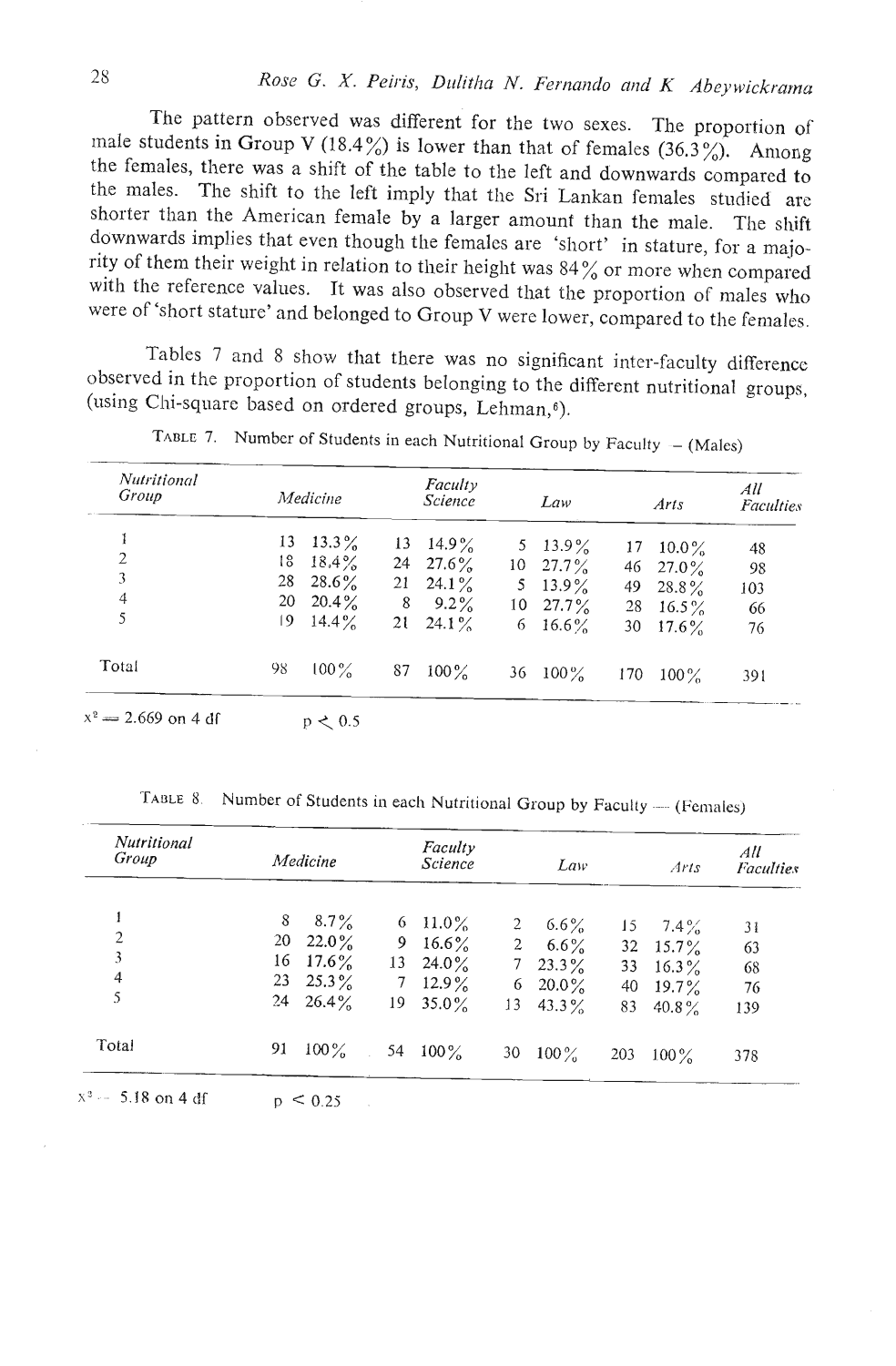On studying the distribution of students in different nutritional groups **in**  relation to their income, it was observed that there was no significant difference among the male students. However, for the females, the highest proportion of students in the nutritional group V (i.e. weight for ht.  $84\%$  or more) belonged to the low income groups (Table 9 and 10).

| Nutritional |       |         | Family income in Rs. per month |               |        |                      |
|-------------|-------|---------|--------------------------------|---------------|--------|----------------------|
| Group       | $300$ | 301-500 | 501-1000                       | 1001-1500     | > 1500 | All income<br>Groups |
|             | 19    | 5       | 11                             | 6             | 7      | 48                   |
| 2           | 40    | 13      | 18                             | 13            | 15     | 99                   |
| 3           | 44    | 20      | 17                             | $\mathcal{I}$ | 15     | 103                  |
| 4           | 24    | 9       | 17                             | $\circ$       | 7      | 66                   |
| 5           | 27    | 12      | $\overline{7}$                 | 9             | 21     | 75                   |
| Total       | 154   | 59      | 70                             | 44            | 65     | 391                  |

TABLE 9. Number of students in each nutritional group by family income -- Males

|  | TABLE 10. Number of students in each nutritional group by family income ---- females |  |  |  |  |  |  |
|--|--------------------------------------------------------------------------------------|--|--|--|--|--|--|
|--|--------------------------------------------------------------------------------------|--|--|--|--|--|--|

| < 300 | 301-500 | 501-1000 | 1001-1500 | > 1500 | All income<br>Groups           |
|-------|---------|----------|-----------|--------|--------------------------------|
| 7     | 3       | 6        | 8         |        | 31                             |
| 13    | 9       | 13       | 11        | 17     | 63                             |
| 19    | П       | 9        | 14        | 15     | 71                             |
| 22    | 9       | 14       | 13        | 18     | 76                             |
| 58    | 23      | 14       | 13        | 29     | 137                            |
| 119   | 55      | 56       | 59        | 89     | 378                            |
|       |         |          |           |        | Family income in Rs. per month |

 $x^2 = 10.726$  on 4 df  $p \le 0.05$ 

Meau haemoglobin levels of the study population in different faculties is given in Table 2 (sexes separately). Within each faculty, the mean values for males is higher than that for females. However, between faculties, the highest, values were observed for students in the Faculty of Medicine.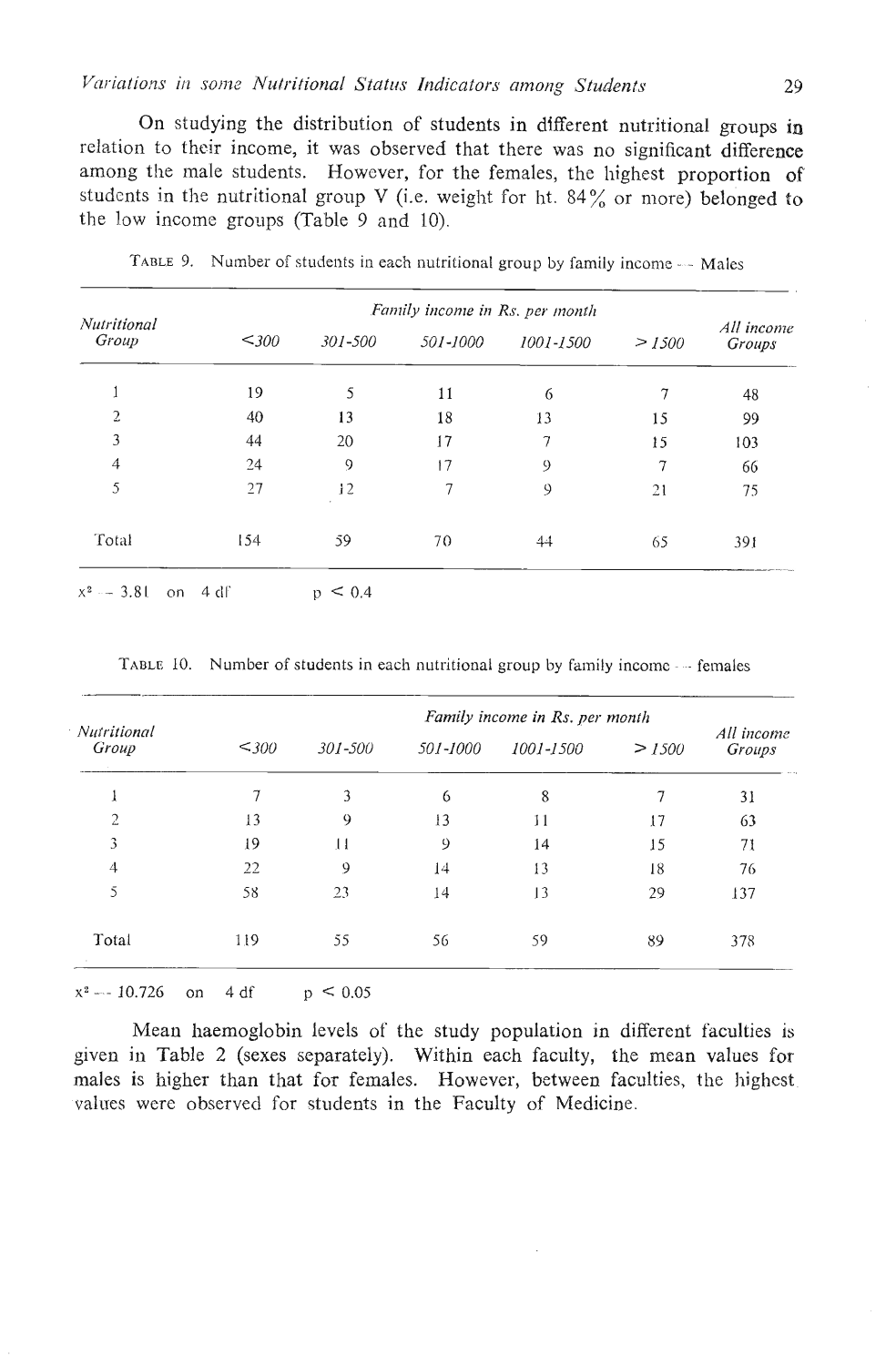| Faculty  | Male  | SD  | Female |     |
|----------|-------|-----|--------|-----|
| Medicine | 12.46 | 1.3 | 11.54  |     |
| Science  | 11.97 | 1.2 | 10.35  |     |
| Law      | 11.04 | 1.2 | 10.29  | 1.2 |
| Arts     | 11.9  |     | 10.63  |     |

TABLE 11. Mean haemoglobin concentration by faculty (sexes separately)

Haemoglobin levels below which anaemia is said to exist is considered to be in the adult males 13 gm % and adult feinales (non-pregnant) 12g % **.11** According to the above definition, the prevalence of anaemia among the two "income groups" was studied (Table 12). For inales the prevalence of anaemia was significantly lower among the higher income group, whereas for the females the diffcrenc; observed was not statistically significant.

#### **(a) Rlales**

|                  | TABLE 12. Prevalence of anaemia in relation to family income |                       |  |
|------------------|--------------------------------------------------------------|-----------------------|--|
| ıles             |                                                              |                       |  |
| Family<br>income | Number<br>anaemic                                            | Number<br>not anaemic |  |
| Low              | 167                                                          | 46                    |  |
| High             | 114                                                          | 64                    |  |
| Total            | 281                                                          | 110                   |  |

 $df = 1$  $x^2 - 9.89$  $n > 0.01$ 

#### **(b) Felriales**

| p > 0.01         |                                                                      |                                                                                                                              |
|------------------|----------------------------------------------------------------------|------------------------------------------------------------------------------------------------------------------------------|
| nales            |                                                                      |                                                                                                                              |
| Family<br>income | Number<br>anaemic<br><b>CEA TRANSPORTER IN CONTRACTOR/CONTRACTOR</b> | the property of the company of the field of the Company of the T. Additional and the Company of the<br>Number<br>not anaemic |
| Low              | 150                                                                  | 25                                                                                                                           |
| High             | 161                                                                  | 42                                                                                                                           |
| Total            | 311                                                                  | 67                                                                                                                           |
|                  |                                                                      |                                                                                                                              |

 $df - 1$  $x^2 - 2.64$  $p = 0.1$ 

All females in the study population (378) had responded to thc question on their age at menarche. The mean age at menarche was 13.3 years while it ranged from 11 to 19 years.  $75.2\%$  had attained menarche below 15 years of age. Interfaculty differences were observed in the mean age, with lowest values in respect of the girls at the Faculty of Medicine and highest in the Faculty **of** Arts (Table **13).**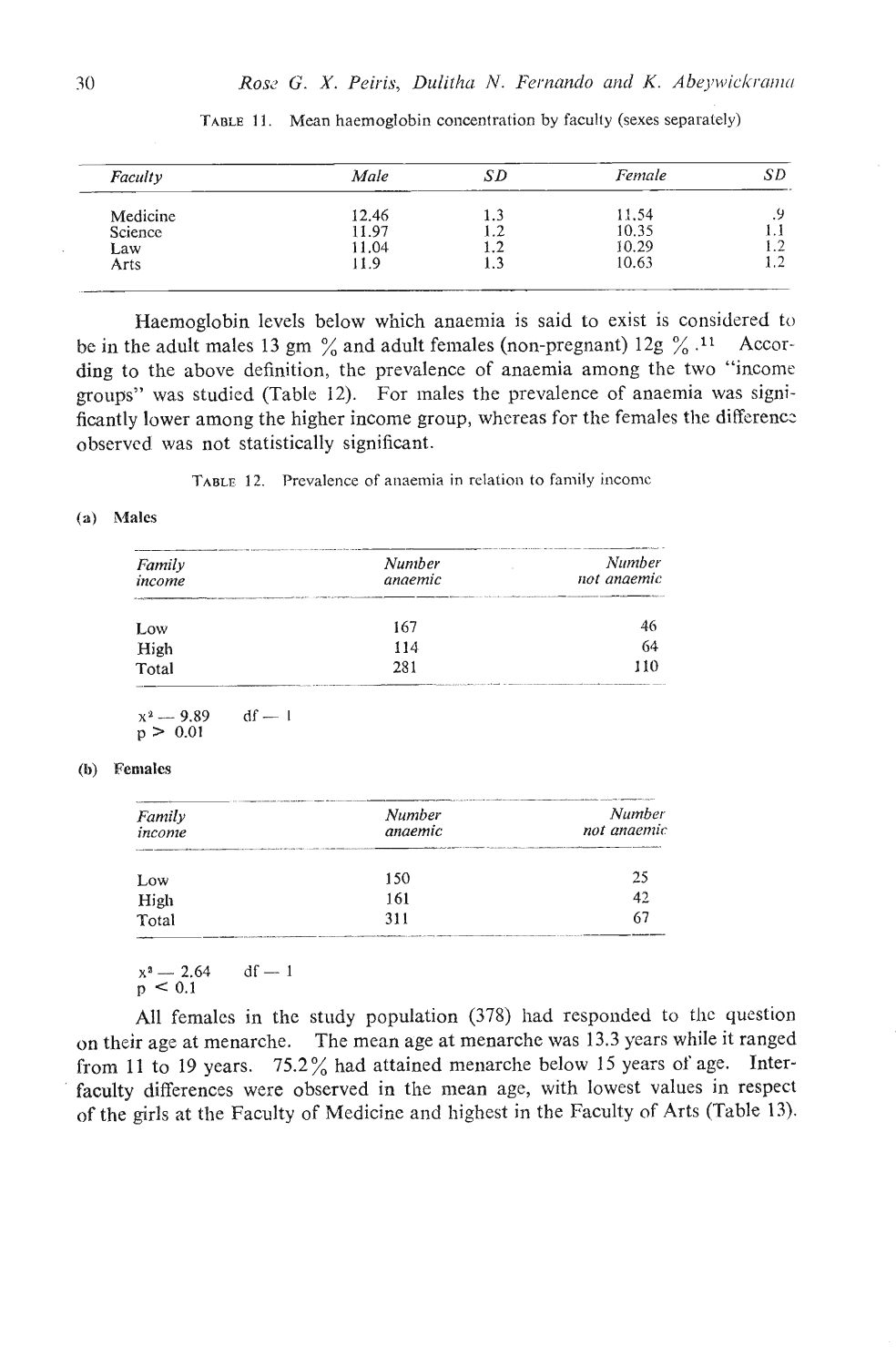| Faculty       | Menarche in years | S.D. |  |
|---------------|-------------------|------|--|
| Medicine      | 12.68             | 2.6  |  |
| Science       | 12.6              | 3.0  |  |
| Law           | 13.3              | 1.3  |  |
| Arts          | 13.7              | 2.4  |  |
| All faculties | 13.3              |      |  |

TABLE 13. Mean age at Menarche in years - by faculty

TABLE 14. Age at Menarche and family income

| Family income in<br>Rs. per month                               | Age at menarche in years          |                            |                            |                                       |                             |
|-----------------------------------------------------------------|-----------------------------------|----------------------------|----------------------------|---------------------------------------|-----------------------------|
|                                                                 | $\leq$ <i>II</i> years            |                            |                            | $11.1 - 12.5$ $12.6 - 14$ < 14? above | Total                       |
| < 300<br>$301 - 500$<br>$501 - 1000$<br>$1001 - 1500$<br>1500 > | $\Diamond$<br>6<br>12<br>16<br>34 | 19<br>20<br>20<br>19<br>24 | 44<br>15<br>14<br>15<br>21 | 51<br>14<br>10                        | 120<br>55<br>57<br>60<br>86 |
| Total                                                           | 74                                | 102                        | 109                        | 93                                    | 378                         |

 $p \leq 0.001$ 

| Social Class | $\leq$ 11 | $11.1 - 12.5$ |          | Age at menarche in years<br>$12.6 - 14$ 14.1 & above | Total      |
|--------------|-----------|---------------|----------|------------------------------------------------------|------------|
|              | 35<br>39  | 42<br>60      | 31<br>78 | 85                                                   | 116<br>262 |
| All classes  | 74        | 102           | 109      | 93                                                   | 378        |

TABLE 15. Age at menarche and social class

 $x^2 - 34.7$  $df - 3$  $p \le 0.005$ 

Age at menarche was significantly related to the family income in that the age at menarche increases with decreasing family income.

On studying the pattern among the two social class groupings, it is observed that the daughters of 'professionals' and 'executives' attained menarche earlier than the others.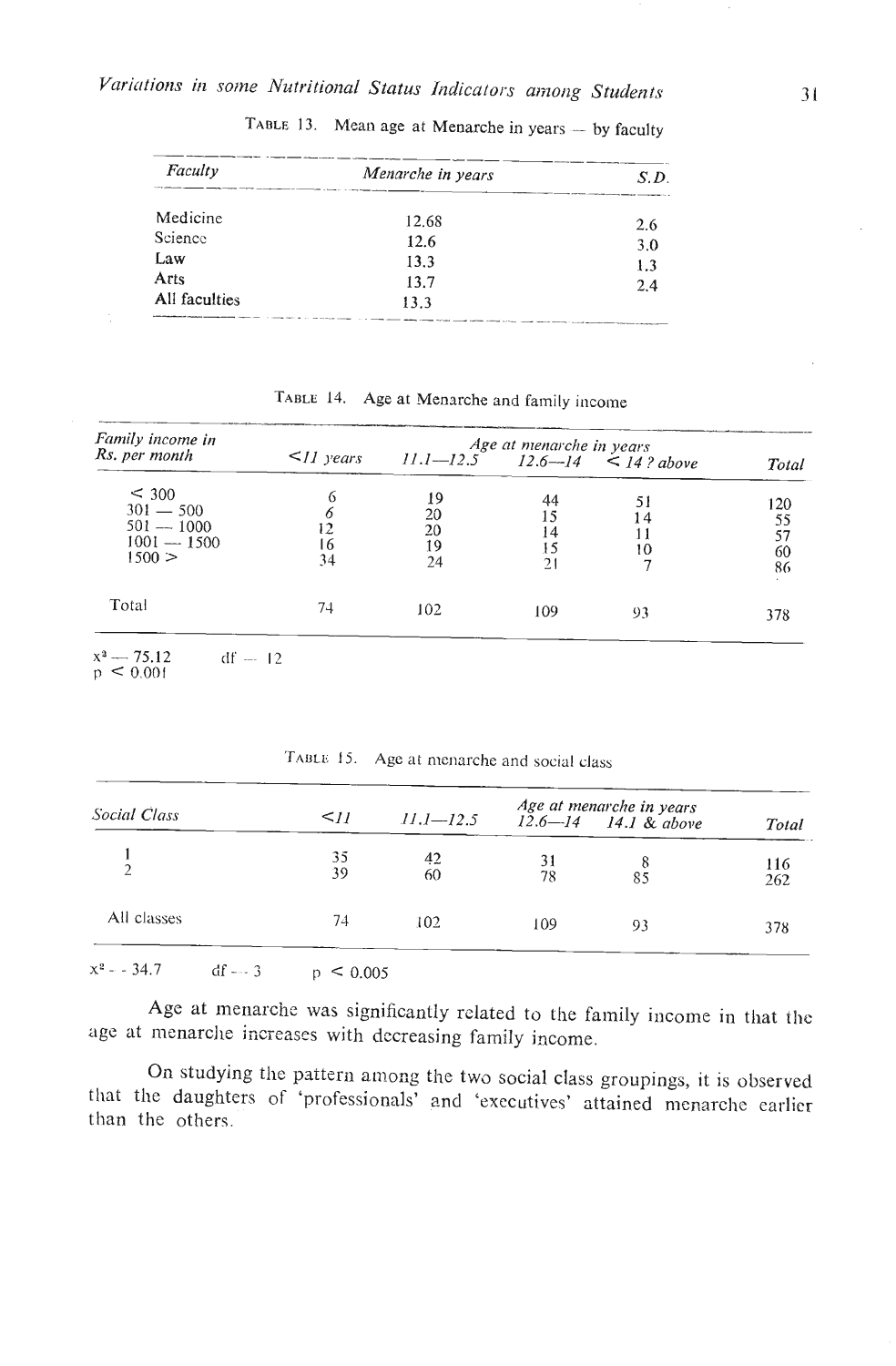## **4. Discussion**

In Sri Lanka, University students are a highly selected group in the community, hence they are not representative of the entire young adult population in the country. There were marked socio-economic status differences between the students of different faculties which may be attributed to the criteria governing university entry and to differences in the educational facilities available islandwide, specially these for science education.

Medical students, the majority of whom belonged to higher socio-economic groupings had higher mean values in respect of some of thc indices studied i.c. mean height, weight and haemoglobin level. Mean age at menarche was lower among the girls in the Medical Faculty compared to those from the Faculties of Law and Arts.

Observations on mean height and weight made in this study are highcr than those made by Collumbine3 on Sri Lankan university students even though the majority of university students at that time belonged to higher socio-economic status. A factor that may be relevant in the increase observed in height from 1919 to 1981 may be the secular trends observed, whcre the national averages in heights are increasing worldwide."

Many studies have shown that differences in physical stature can be attributed not only to differences in genetic make up but also to environmental factors, especially nutrition. Within a genetically similar population, if differences were seen between sub-groups, then the importance of environmental factors become more relevant. As such, the significant inter-faculty differences obscrvcd in thesc parameters need to be related to the socio-economic differences among the students in the different faculties.

However, when weight:height relationship was studied the pattern observed was different, specially among the females. There were more 'arts' students who had higher weight :height ratios than medical students. Therefore, on the average, the arts students may be stunted or short for age but their weight in relation to their height seems adequate. A possible explanation may be that this group of students who are from a lower socio-economic grouping may have suffered from chronic malnutrition in childhood resulting in short stature bnt subsequently improved their nutritional status, thus reaching a satisfactory weight:height ratio. This improvement may be due to a 'selection' of the particular student within the family, having been chosen for higher education, or to a general improvement throughout the country.

The detection of a high prevalence of anaemia in an apparently healthy university population is of importance, as it is known that even though the symptoms